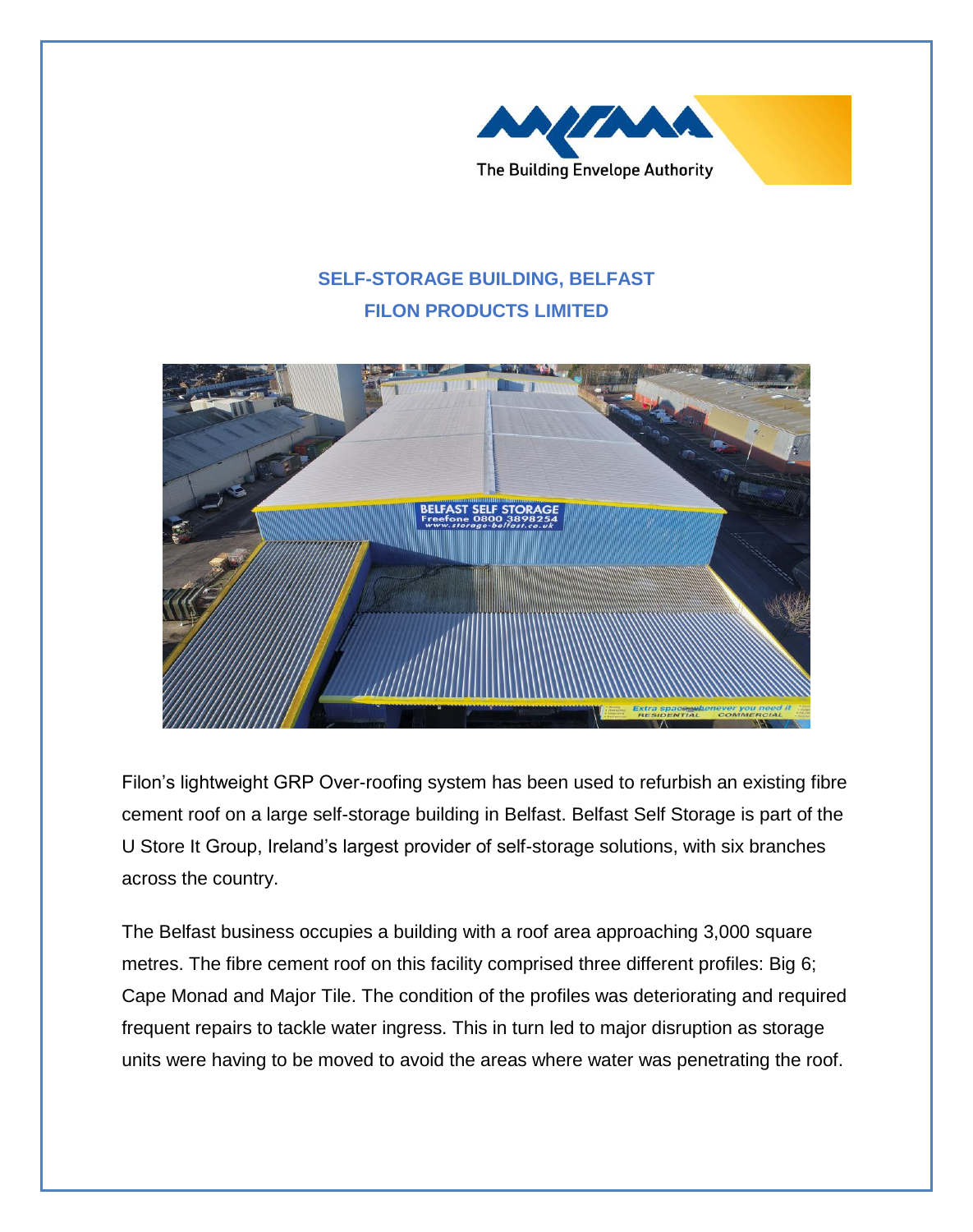The cost of removing all the fibre cement profiles would have been extremely high due to additional disposal costs resulting from the asbestos content in the profiles. This is a common problem with old fibre cement roofs - and one which roofing contractor Professional Roofing Services of Newtownstewart in County Tyrone, had encountered on many occasions.



*Belfast Self-Storage before refurbishment*

Filon Over-roofing is available to match most existing roofing profiles and as it is fixed from the outside, roofs can be overlaid with no disruption to building occupants below. Ray McNulty commented "The client required that the roof work was completed as quickly as possible and thanks to the simplicity and ease-of-handling of the system, we were able to complete this large project within a couple of weeks."

Another key advantage of Filon Over-roofing results from its extremely light weight. This allows existing roofs to be overlaid without any additional strengthening of the supporting structure. In fact, the completed roof often has a lower total weight than before overroofing, as when the fibre cement dries out, its weight reduces. Moreover, by matching existing roofing profiles, no planning permission is needed – further reducing time and costs.